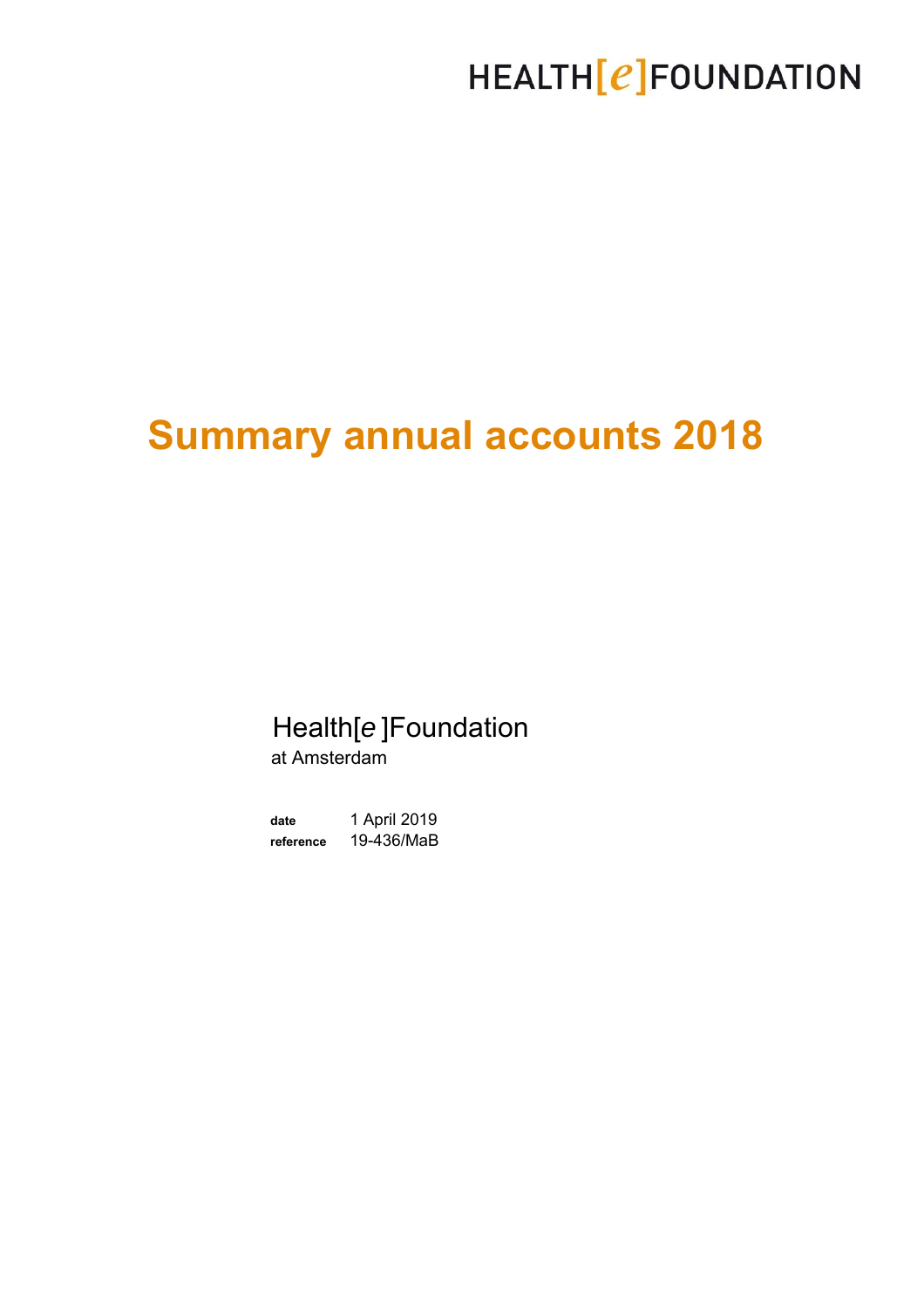#### **1. Statement of income and expenditure**

|                                                                                                                                                          | Realization<br>2018          | <b>Budget</b><br>2018       | Realization<br>2017          |
|----------------------------------------------------------------------------------------------------------------------------------------------------------|------------------------------|-----------------------------|------------------------------|
| <b>INCOME</b>                                                                                                                                            | €                            | €                           | €                            |
| Income from private individuals<br>Income from companies<br>Income from other non-profit organizations                                                   | 18.050<br>225.369<br>569.211 | 3.000<br>130.597<br>882.525 | 14.339<br>350.646<br>687.050 |
| Sum of the raised income<br>Other income                                                                                                                 | 812.630<br>10                | 1.016.122<br>0              | 1.052.035<br>27              |
| Total income (A)                                                                                                                                         | 812.640                      | 1.016.122                   | 1.052.062                    |
| <b>EXPENDITURE</b>                                                                                                                                       |                              |                             |                              |
| Spent on objectives<br>- Supporting health care improvements<br>- Enhancing the body of thought that good<br>health care is a prerequisite for growth in | 653.303                      | 698.184                     | 835.151                      |
| developing countries                                                                                                                                     | 120.332                      | 121.765                     | 102.544                      |
| Total spent on objectives                                                                                                                                | 773.635                      | 819.949                     | 937.695                      |
| Fundraising<br>- Costs of fundraising                                                                                                                    | 24.123                       | 38.200                      | 13.200                       |
| Management and administration<br>- Management and administration costs                                                                                   | 54.045                       | 61.851                      | 43.967                       |
| Total expenditure (B)                                                                                                                                    | 851.803                      | 920.000                     | 994.862                      |
| Result income and expenditure (A - B)                                                                                                                    | $-39.163$                    | 96.122                      | 57.200                       |
| Appropriation:<br>- Continuity reserve<br>- Reserve Health activities                                                                                    | 21.484<br>$-60.647$          |                             | -75.260<br>132.460           |
| Total                                                                                                                                                    | $-39.163$                    | 96.122                      | 57.200                       |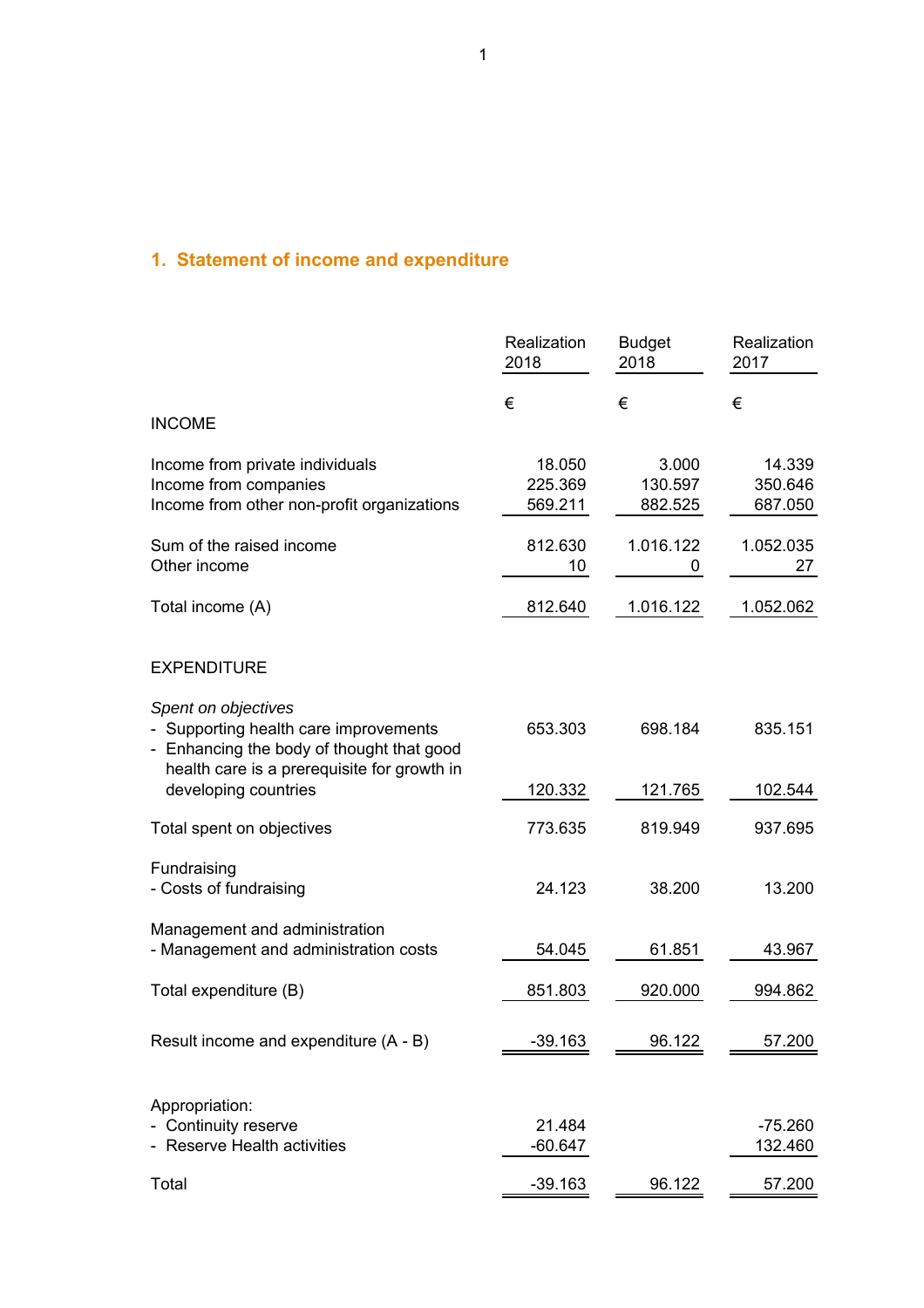#### **2. Balance**

|                                                                       | 31-12-2018        | 31-12-2017         |  |
|-----------------------------------------------------------------------|-------------------|--------------------|--|
| <b>ASSETS</b>                                                         | €                 | €                  |  |
| <b>Fixed assets</b><br>- Tangible fixed assets                        | 3.461             | 4.797              |  |
|                                                                       |                   |                    |  |
| <b>Current assets</b><br>- Receivables<br>- Cash and cash equivalents | 86.864<br>662.375 | 138.638<br>659.819 |  |
| <b>Total current assets</b>                                           | 749.239           | 798.457            |  |
| <b>Total assets</b>                                                   | 752.700           | 803.254            |  |
| <b>LIABILITIES</b>                                                    |                   |                    |  |
| Reserves                                                              |                   |                    |  |
| - Continuity reserve                                                  | 378.805           | 357.321            |  |
| - Reserve Health activities                                           | 71.813            | 132.460            |  |
| <b>Total reserves</b>                                                 | 450.618           | 489.781            |  |
| <b>Debts</b>                                                          |                   |                    |  |
| - Short-term debts                                                    | 302.082           | 313.473            |  |
| <b>Total liabilities</b>                                              | 752.700           | 803.254            |  |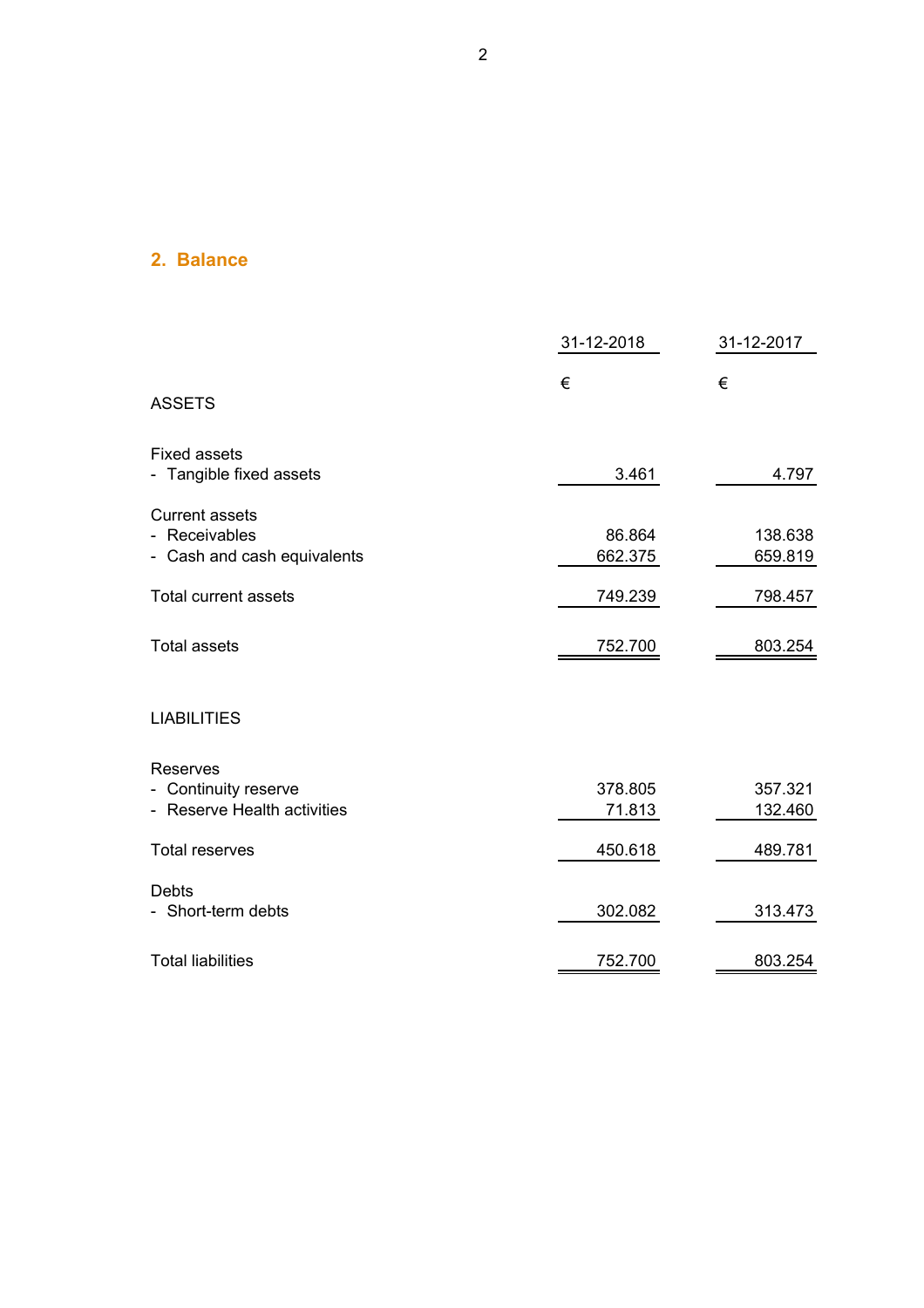### **3. Key figures**

|                                                               | Realization<br>2018 | <b>Budget</b><br>2018 | Realization<br>2017 |
|---------------------------------------------------------------|---------------------|-----------------------|---------------------|
|                                                               |                     |                       |                     |
| Total expenditure on behalf of the<br>objectives/total income | 95,2%               | 80,7%                 | 89,1%               |
| Costs of own fundraising/total costs                          | 2,8%                | 4,2%                  | 1,3%                |
| Costs of management and administration/<br>total costs        | 6,3%                | 6,7%                  | 4,4%                |
|                                                               | 104,4%              | 91,6%                 | 94,9%               |
| Costs of own fundraising/income from<br>own fundraising       | 3.0%                | 3.8%                  | 1,3%                |